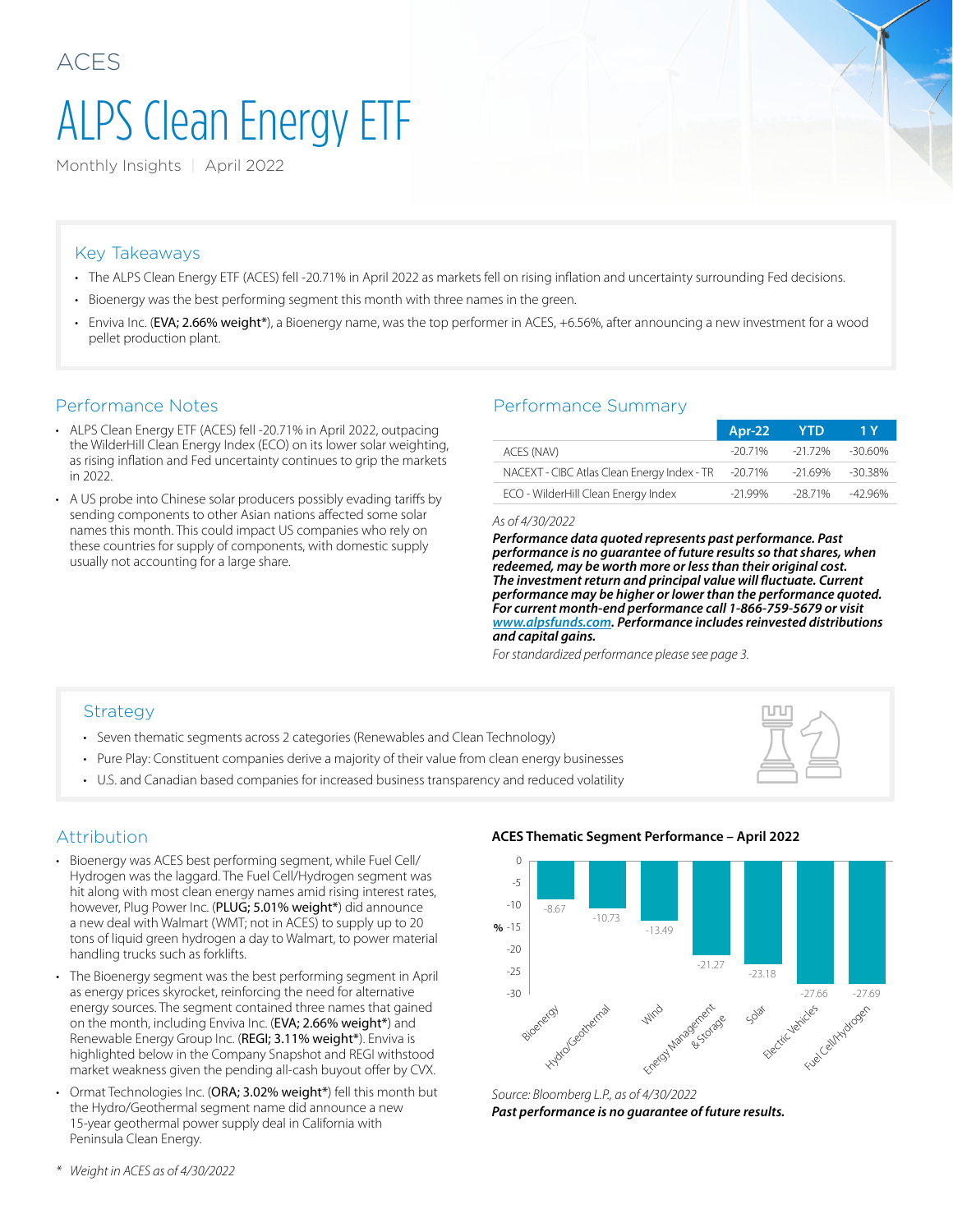# ACES Monthly Insights | April 2022 ALPS Clean Energy ETF

#### Valuation Update

- ACES's underlying index, the CIBC Atlas Clean Energy Index, has a price-to-earnings ratio (P/E ratio) of 42.06x and a price-to-cash flow ratio (P/CF) of 15.39x.
- ACES ~29% weight to US and Canadian-based utilities is within more expensive Yieldco's, which garner higher P/E's but lower P/CF metrics.

#### ACES Top/Bottom Performers April 2022

| <b>Leaders</b>                                | <b>Performance</b> | <b>Sub-Segment</b> |  |  |
|-----------------------------------------------|--------------------|--------------------|--|--|
| ENVIVA INC (EVA US)                           | 6.56%              | Bioenergy          |  |  |
| RENEWABLE ENERGY<br><b>GROUP INC (REGIUS)</b> | 0.68%              | Bioenergy          |  |  |
| ARCHAFA ENFRGY INC<br>(LFG US)                | 0.32%              | Bioenergy          |  |  |
| <b>Laggards</b>                               | <b>Performance</b> | <b>Theme</b>       |  |  |
| ARRAY TECHNOLOGIES INC                        | $-42.06%$          | Solar              |  |  |
| (ARRY US)<br>SHOALS TECHNOLOGIES              | $\overline{11}$    | $\sim$ $\sim$      |  |  |

| $\therefore$ ILIT III III III III III III III<br><b>GROUP - A (SHLS US)</b> | -41 43%  | Solar                    |
|-----------------------------------------------------------------------------|----------|--------------------------|
| RIVIAN AUTOMOTIVE INC-A<br>(RIVN US)                                        | $-3981%$ | <b>Flectric Vehicles</b> |

*Source: SS&C ALPS Advisors, as of 4/30/2022*

*Past performance is no guarantee of future results.*

#### Sector Allocations



#### Price Multiples

|                                               | <b>NACEXT</b><br><b>Index</b> | <b>ECO</b> Index | <b>CELS Index</b> |
|-----------------------------------------------|-------------------------------|------------------|-------------------|
| Price/Earnings Ratio                          | 42.06x                        | 17.22x           | 30.87x            |
| Price/Cash Flow Ratio                         | 15.39x                        | 1914x            | 2319x             |
| Price/Sales Ratio                             | 343x                          | 1.33x            | 3.43x             |
| Average Market<br>Capitalization (in Mil, \$) | \$59,189                      | \$16,640         | \$94.454          |

*Source: Bloomberg L.P., as of 4/30/2022*

*Past performance is no guarantee of future results.*

### April 2022 Company Spotlight

**Company: Enviva Inc. (EVA; 2.66% weight\*)**



 **Segment: Bioenergy**

- Enviva, based out of Maryland, is a biomass fuel company that is the world's largest producer of industrial wood pellets used to displace coal to generate power.
- Enviva was the top performing security in ACES this month after announcing a \$250 million investment in a new wood pellet production plant in Mississippi. With construction set to begin in early 2023, the facility will assist with the company trying to reach its goal of doubling production over the next 5 years. This is Enviva's third facility in Mississippi.
	- JP Morgan also upgraded their price target for the stock, citing renewed demand in Europe for alternative energy amid the energy crisis.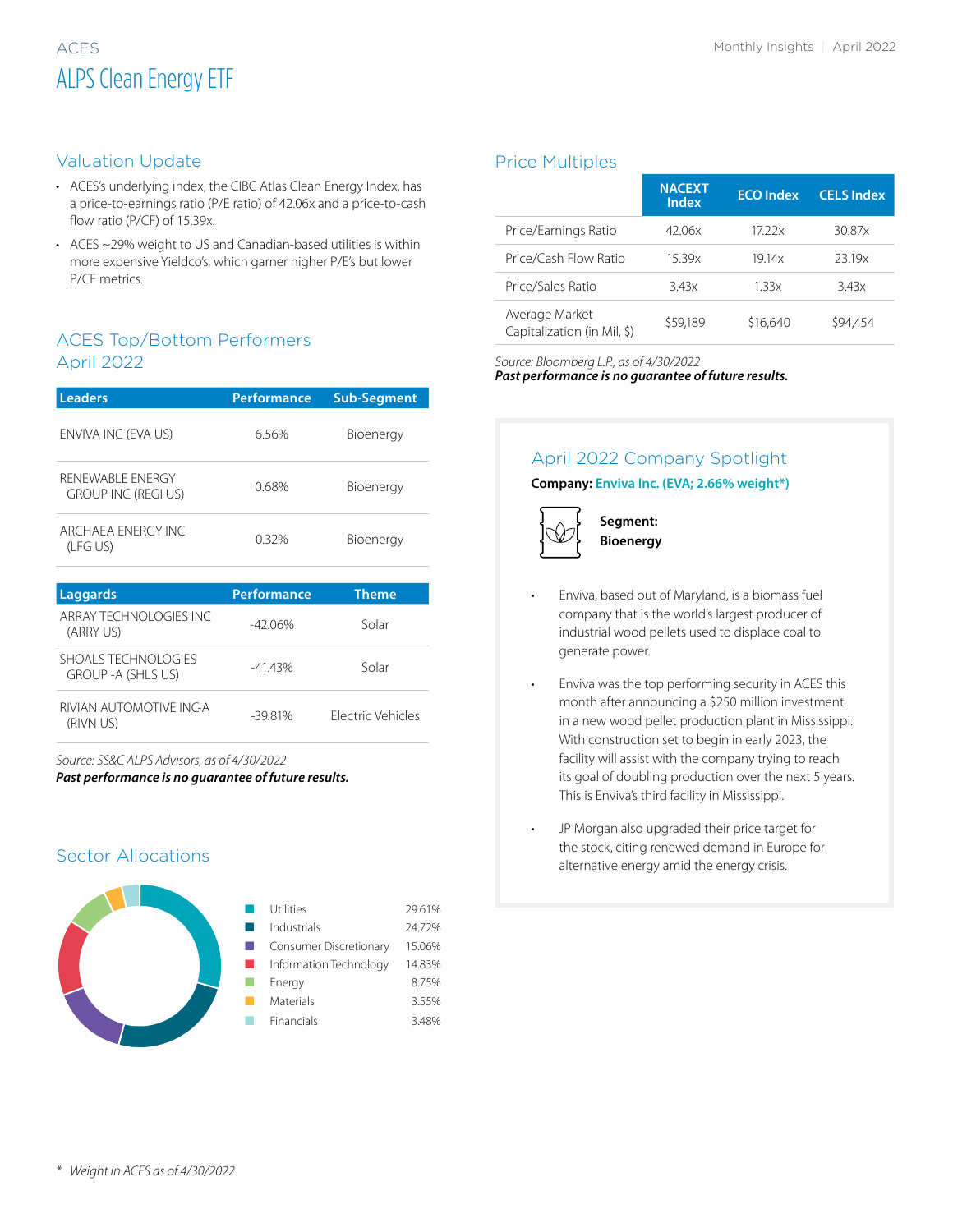#### ALPS Clean Energy ETF (ACES) Performance

|                                    | <b>Cumulative</b><br>as of 4/30/2022 |           |            | <b>Annualized</b><br>as of 3/31/2022 |            |        |        |
|------------------------------------|--------------------------------------|-----------|------------|--------------------------------------|------------|--------|--------|
| <b>Total Returns</b>               | 1M                                   | 3 M       | YTD        | .SI'                                 | 1Y         | 3Y     | SI'    |
| NAV (Net Asset Value)              | $-20.71%$                            | $-6.22\%$ | $-21.72\%$ | 109.53%                              | $-18.21\%$ | 34.36% | 29.53% |
| Market Price                       | $-20.84%$                            | $-6.23%$  | $-21.81\%$ | 109.33%                              | $-18.24%$  | 34.39% | 29.55% |
| CIBC Atlas Clean Energy Index - TR | $-20.71%$                            | $-6.21%$  | $-21.69%$  | 114.00%                              | $-17.94%$  | 34.84% | 30.26% |
| S&P 1000 Index - TR                | $-7.32\%$                            | $-5.20\%$ | $-12.05\%$ | 32.78%                               | 3.55%      | 13.97% | 10.04% |

*Performance data quoted represents past performance. Past performance is no guarantee of future results so that shares, when redeemed, may be worth more or less than their original cost. The investment return and principal value will fluctuate. Current performance may be higher or lower than the performance quoted. For current month-end performance call 1-866-759-5679 or visit [www.alpsfunds.com.](http://www.alpsfunds.com) Performance includes reinvested distributions and capital gains.* 

*Market Price is based on the midpoint of the bid/ask spread at 4 p.m. ET and does not represent the returns an investor would receive if shares were traded at other times.*

*<sup>1</sup> Fund inception date: 6/28/2018*

*Total Operating Expenses: 0.55%*

#### Top 10 Holdings

| TESI A INC.                    | 5.70% |
|--------------------------------|-------|
| <b>FNPHASE ENFRGY INC</b>      | 5.61% |
| FIRST SOLAR INC.               | 5.58% |
| BROOKFIFI D RENEWARI E PARTNER | 5.21% |
| NORTHI AND POWER INC.          | 5.17% |
| PI UG POWER INC                | 5.01% |
| NEXTERA ENERGY PARTNERS I P    | 4.57% |
| <b>TUCID GROUP INC.</b>        | 4.39% |
| SUNRUN INC                     | 4.19% |
| ORMAT TECHNOLOGIES INC.        | 3.62% |
|                                |       |

*Source: Bloomberg L.P., as of 4/30/2022, subject to change Daily holdings are available at [www.alpsfunds.com.](http://www.alpsfunds.com.)*